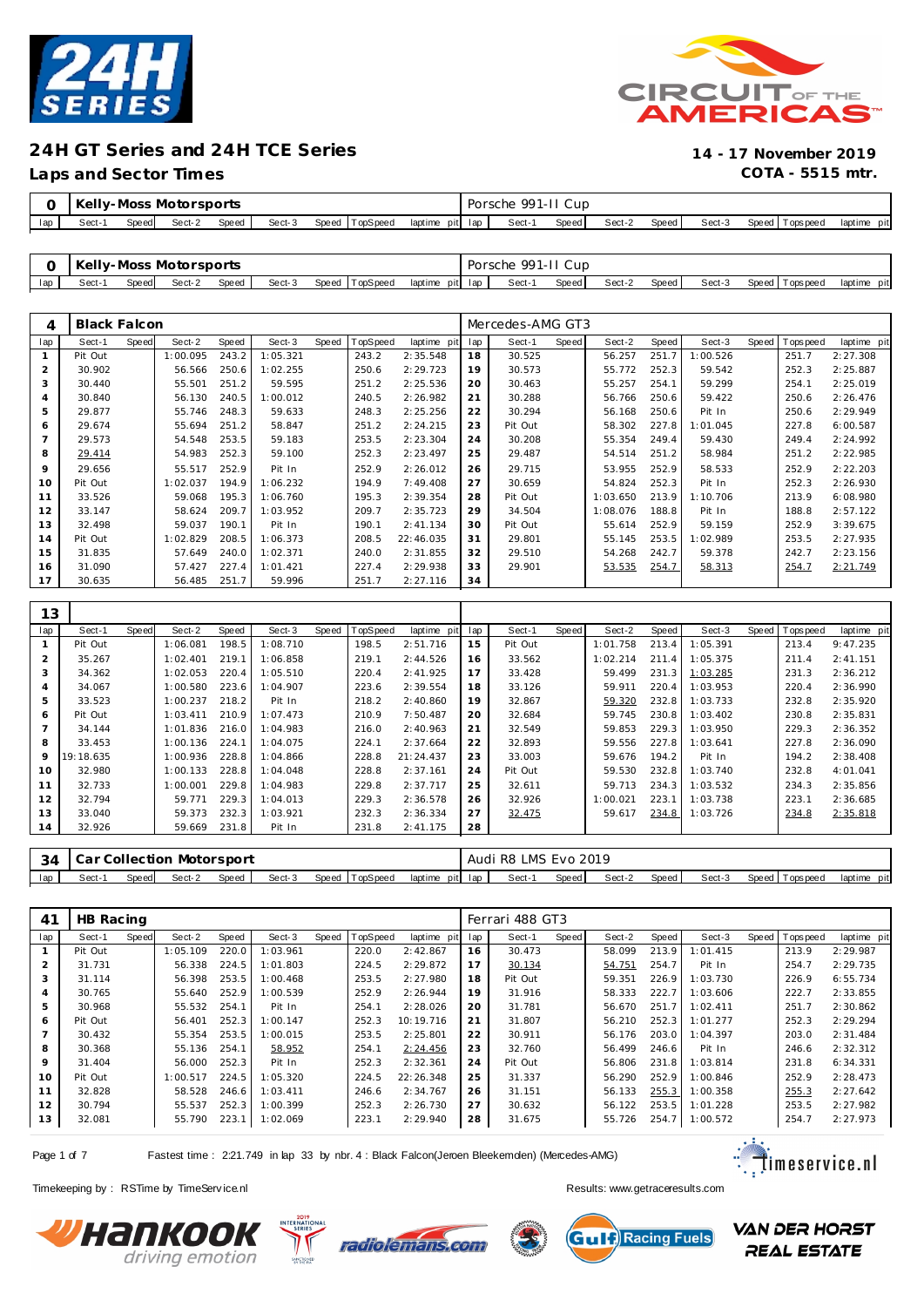

### **Laps and Sector Times COTA - 5515 mtr.**



|    | 30.657 | 252.9<br>1:00.593<br>55.372 | 252.9<br>2:26.622<br>the contract of the contract of | 29<br>31.455 | 55.557<br>254.1 | Pit In | 2:29.727 |
|----|--------|-----------------------------|------------------------------------------------------|--------------|-----------------|--------|----------|
| 15 | 30.343 | 252.9<br>1:00.507<br>55.077 | 2:25.927<br>252.9                                    | 30           |                 |        |          |
|    |        |                             |                                                      |              |                 |        |          |

| 70  | Toksport WRT |       |          |       |          |       |          |                 |          | Mercedes-AMG GT3 |       |          |       |        |                 |             |
|-----|--------------|-------|----------|-------|----------|-------|----------|-----------------|----------|------------------|-------|----------|-------|--------|-----------------|-------------|
| lap | Sect-1       | Speed | Sect-2   | Speed | Sect-3   | Speed | TopSpeed | laptime pit lap |          | Sect-1           | Speed | Sect-2   | Speed | Sect-3 | Speed Tops peed | laptime pit |
|     | Pit Out      |       | 1:02.790 | 220.0 | 1:05.435 |       | 220.0    | 2:40.887        |          | 32.926           |       | 1:00.659 | 250.0 | Pit In | 250.0           | 2:38.019    |
|     | 32.879       |       | 59.632   | 248.8 | 1:02.900 |       | 248.8    | 2:35.411        | 8        | Pit Out          |       | 57.306   | 251.7 | Pit In | 251.7           | 4:25.993    |
|     | 31.753       |       | 1:00.352 | 243.2 | 1:02.114 |       | 243.2    | 2:34.219        | $\circ$  | Pit Out          |       | 55.049   | 246.6 | Pit In | 246.6           | 3:29.937    |
|     | 32.171       |       | 57.349   | 243.8 | 1:01.411 |       | 243.8    | 2:30.931        | $10^{-}$ | Pit Out          |       | 57.417   | 241.6 | Pit In | 241.6           | 4:09.351    |
| 5   | 31.327       |       | 57.135   | 246.6 | 1:01.416 |       | 246.6    | 2:29.878        |          | Pit Out          |       | 58.255   | 226.9 | Pit In | 226.9           | 4:12.292    |
| O   | 31.537       |       | 58.942   | 227.4 | 1:04.757 |       | 227.4    | 2:35.236        | 12       | Pit Out          |       | 59.389   | 250.6 | Pit In | 250.6           | 3:58.412    |

| 73             | Volt Racing |              |          |       |          |       |          |             |     | Porsche 911 GT3 R (991) |       |        |       |          |       |            |             |
|----------------|-------------|--------------|----------|-------|----------|-------|----------|-------------|-----|-------------------------|-------|--------|-------|----------|-------|------------|-------------|
| lap            | Sect-1      | <b>Speed</b> | Sect-2   | Speed | Sect-3   | Speed | TopSpeed | laptime pit | lap | Sect-1                  | Speed | Sect-2 | Speed | Sect-3   | Speed | T ops peed | laptime pit |
| $\mathbf{1}$   | Pit Out     |              | 1:02.395 | 208.1 | 1:08.013 |       | 208.1    | 2:43.327    | 18  | 30.453                  |       | 55.636 | 255.9 | 1:28.043 |       | 255.9      | 2:54.132    |
| 2              | 34.348      |              | 58.797   | 221.8 | 1:06.572 |       | 221.8    | 2:39.717    | 19  | 30.851                  |       | 55.508 | 255.3 | 59.428   |       | 255.3      | 2:25.787    |
| 3              | 32.734      |              | 57.587   | 238.4 | 1:03.207 |       | 238.4    | 2:33.528    | 20  | 30.303                  |       | 55.997 | 253.5 | Pit In   |       | 253.5      | 2:29.825    |
| $\overline{4}$ | 32.382      |              | 56.582   | 245.5 | 1:02.918 |       | 245.5    | 2:31.882    | 21  | Pit Out                 |       | 58.800 | 241.6 | 1:03.439 |       | 241.6      | 5:27.807    |
| 5              | 32.761      |              | 57.709   | 248.3 | 1:02.363 |       | 248.3    | 2:32.833    | 22  | 31.692                  |       | 55.892 | 224.1 | 1:01.068 |       | 224.1      | 2:28.652    |
| 6              | 31.154      |              | 57.071   | 248.8 | 1:01.798 |       | 248.8    | 2:30.023    | 23  | 31.919                  |       | 56.388 | 233.8 | 1:00.131 |       | 233.8      | 2:28.438    |
|                | 31.170      |              | 56.300   | 254.1 | Pit In   |       | 254.1    | 2:39.206    | 24  | 30.738                  |       | 55.150 | 242.7 | 59.681   |       | 242.7      | 2:25.569    |
| 8              | Pit Out     |              | 1:00.014 | 220.4 | 1:05.784 |       | 220.4    | 5:24.845    | 25  | 30.777                  |       | 55.452 | 240.0 | 1:00.342 |       | 240.0      | 2:26.571    |
| 9              | 33.089      |              | 57.747   | 227.4 | 1:02.824 |       | 227.4    | 2:33.660    | 26  | 30.837                  |       | 54.664 | 252.9 | 59.280   |       | 252.9      | 2:24.781    |
| 10             | 31.545      |              | 57.265   | 216.0 | 1:04.337 |       | 216.0    | 2:33.147    | 27  | 31.223                  |       | 55.972 | 241.1 | Pit In   |       | 241.1      | 2:31.112    |
| 11             | 32.195      |              | 57.260   | 234.8 | 1:02.354 |       | 234.8    | 2:31.809    | 28  | Pit Out                 |       | 55.212 | 234.3 | 1:00.671 |       | 234.3      | 4:23.381    |
| 12             | 31.624      |              | 56.459   | 247.7 | 1:01.646 |       | 247.7    | 2:29.729    | 29  | 30.132                  |       | 54.702 | 246.6 | 59.470   |       | 246.6      | 2:24.304    |
| 13             | 31.532      |              | 56.423   | 251.2 | Pit In   |       | 251.2    | 2:33.159    | 30  | 30.131                  |       | 54.648 | 218.6 | Pit In   |       | 218.6      | 2:33.189    |
| 14             | Pit Out     |              | 57.605   | 243.8 | 1:01.528 |       | 243.8    | 24:41.600   | 31  | Pit Out                 |       | 56.113 | 248.8 | Pit In   |       | 248.8      | 6:31.149    |
| 15             | 30.841      |              | 56.154   | 255.3 | 1:00.515 |       | 255.3    | 2:27.510    | 32  | Pit Out                 |       | 55.939 | 252.3 | 59.606   |       | 252.3      | 3:21.288    |
| 16             | 30.344      |              | 55.982   | 254.7 | 1:00.562 |       | 254.7    | 2:26.888    | 33  | 29.916                  |       | 54.457 | 255.9 | 58.472   |       | 255.9      | 2:22.845    |
| 17             | 30.528      |              | 55.736   | 255.9 | 1:00.814 |       | 255.9    | 2:27.078    | 34  |                         |       |        |       |          |       |            |             |
|                |             |              |          |       |          |       |          |             |     |                         |       |        |       |          |       |            |             |

| 85  | $\sim$<br>. CP | Racing |        |       |        |                |                 | Mercedes-AMG GT3 |       |        |       |        |                   |             |
|-----|----------------|--------|--------|-------|--------|----------------|-----------------|------------------|-------|--------|-------|--------|-------------------|-------------|
| lap | Sect-          | Speed  | Sect-2 | Speed | Sect-3 | Speed TopSpeed | laptime pit lap | Sect-1           | Speed | Sect-2 | Speed | Sect-3 | Speed   Tops peed | laptime pit |

| 90  | Toksport WRT |       |        |       |          |       |                 |             |     | Mercedes-AMG GT3 |       |          |       |          |       |             |             |
|-----|--------------|-------|--------|-------|----------|-------|-----------------|-------------|-----|------------------|-------|----------|-------|----------|-------|-------------|-------------|
| lap | Sect-1       | Speed | Sect-2 | Speed | Sect-3   | Speed | <b>TopSpeed</b> | laptime pit | lap | Sect-1           | Speed | Sect-2   | Speed | Sect-3   | Speed | T ops pee d | laptime pit |
|     | Pit Out      |       | 59.074 | 230.8 | 1:01.998 |       | 230.8           | 2:34.036    | 18  | Pit Out          |       | 56.763   | 230.8 | 1:01.085 |       | 230.8       | 5:24.394    |
| 2   | 34.932       |       | 55.989 | 244.9 | 1:00.275 |       | 244.9           | 2:31.196    | 19  | 29.792           |       | 54.811   | 252.3 | 59.683   |       | 252.3       | 2:24.286    |
| 3   | 31.068       |       | 55.356 | 247.7 | 1:00.811 |       | 247.7           | 2:27.235    | 20  | 29.692           |       | 54.613   | 249.4 | 58.704   |       | 249.4       | 2:23.009    |
| 4   | 31.235       |       | 55.410 | 246.6 | 1:00.190 |       | 246.6           | 2:26.835    | 21  | 29.704           |       | 54.891   | 250.6 | 58.521   |       | 250.6       | 2:23.116    |
| 5   | 30.415       |       | 55.190 | 242.7 | 1:00.524 |       | 242.7           | 2:26.129    | 22  | 29.700           |       | 54.607   | 250.6 | 58.636   |       | 250.6       | 2:22.943    |
| 6   | 30.141       |       | 54.915 | 249.4 | Pit In   |       | 249.4           | 2:27.317    | 23  | 29.539           |       | 55.016   | 252.3 | Pit In   |       | 252.3       | 2:27.401    |
|     | Pit Out      |       | 55.609 | 244.3 | 1:00.431 |       | 244.3           | 4:36.445    | 24  | Pit Out          |       | 1:02.461 | 224.5 | 1:02.533 |       | 224.5       | 4:59.231    |
| 8   | 29.773       |       | 54.597 | 250.0 | 59.397   |       | 250.0           | 2:23.767    | 25  | 31.003           |       | 56.356   | 250.6 | 59.262   |       | 250.6       | 2:26.621    |
| 9   | 30.383       |       | 54.982 | 248.8 | 59.517   |       | 248.8           | 2:24.882    | 26  | 30.365           |       | 56.196   | 250.6 | 58.691   |       | 250.6       | 2:25.252    |
| 10  | 31.828       |       | 54.250 | 251.2 | 59.505   |       | 251.2           | 2:25.583    | 27  | 30.134           |       | 55.048   | 248.3 | 59.837   |       | 248.3       | 2:25.019    |
| 11  | 29.843       |       | 54.359 | 250.6 | 58.765   |       | 250.6           | 2:22.967    | 28  | 30.661           |       | 59.879   | 244.9 | 59.228   |       | 244.9       | 2:29.768    |
| 12  | 20:03.244    |       | 57.520 | 251.2 | 1:01.267 |       | 251.2           | 22:02.031   | 29  | 29.861           |       | 55.191   | 251.7 | 59.058   |       | 251.7       | 2:24.110    |
| 13  | 30.787       |       | 56.047 | 249.4 | 1:01.613 |       | 249.4           | 2:28.447    | 30  | 30.073           |       | 55.271   | 251.7 | 1:00.338 |       | 251.7       | 2:25.682    |
| 14  | 30.217       |       | 55.043 | 250.6 | 1:00.531 |       | 250.6           | 2:25.791    | 31  | 29.750           |       | 57.054   | 252.3 | 59.345   |       | 252.3       | 2:26.149    |
| 15  | 30.298       |       | 54.742 | 250.6 | 59.010   |       | 250.6           | 2:24.050    | 32  | 31.148           |       | 55.574   | 223.1 | 1:00.292 |       | 223.1       | 2:27.014    |
| 16  | 29.935       |       | 55.585 | 250.6 | 1:00.321 |       | 250.6           | 2:25.841    | 33  | 29.653           |       | 54.758   | 251.7 | Pit In   |       | 251.7       | 2:33.593    |
| 17  | 31.219       |       | 55.166 | 251.7 | Pit In   |       | 251.7           | 2:30.017    | 34  |                  |       |          |       |          |       |             |             |

| $\Omega$ 1 | l Herberth Motorsport |       |        |       |        |                |                 | Porsche |       | 911 GT3 R (991 II) |       |        |                   |                |
|------------|-----------------------|-------|--------|-------|--------|----------------|-----------------|---------|-------|--------------------|-------|--------|-------------------|----------------|
| lap        | Sect-'                | Speed | Sect-2 | Speed | Sect-3 | Speed TopSpeed | laptime pit lap | Sect-1  | Speed | Sect-2             | Speed | Sect-3 | Speed   Tops peed | pit<br>laptime |

|     | 101   Red Camel-Jordans.nl |       |        |       |                           |                |                 |    | Cupra TCR DSG |       |                           |       |                               |                |             |
|-----|----------------------------|-------|--------|-------|---------------------------|----------------|-----------------|----|---------------|-------|---------------------------|-------|-------------------------------|----------------|-------------|
| lap | Sect-1                     | Speed | Sect-2 | Speed | Sect-3                    | Speed TopSpeed | laptime pit lap |    | Sect-1        | Speed | Sect-2                    | Speed | Sect-3                        | Speed Topspeed | laptime pit |
|     | Pit Out                    |       |        |       | $1:06.653$ 182.1 1:09.141 | 182.1          | 2:52.476        | 17 | 34.699        |       |                           |       | $1:02.833$ $223.6$   1:07.436 | 223.6          | 2:44.968    |
|     | 34.800                     |       |        |       | 1:01.702 215.6 1:05.171   | 215.6          | 2:41.673        | 18 | 35.801        |       | $1:03.853$ 223.6 1:07.928 |       |                               | 223.6          | 2:47.582    |

Page 2 of 7 Fastest time : 2:21.749 in lap 33 by nbr. 4 : Black Falcon(Jeroen Bleekemolen) (Mercedes-AMG)

Timekeeping by : RSTime by TimeServ ice.nl **Results:** Wesults:<www.getraceresults.com>







**VAN DER HORST REAL ESTATE** 

timeservice.nl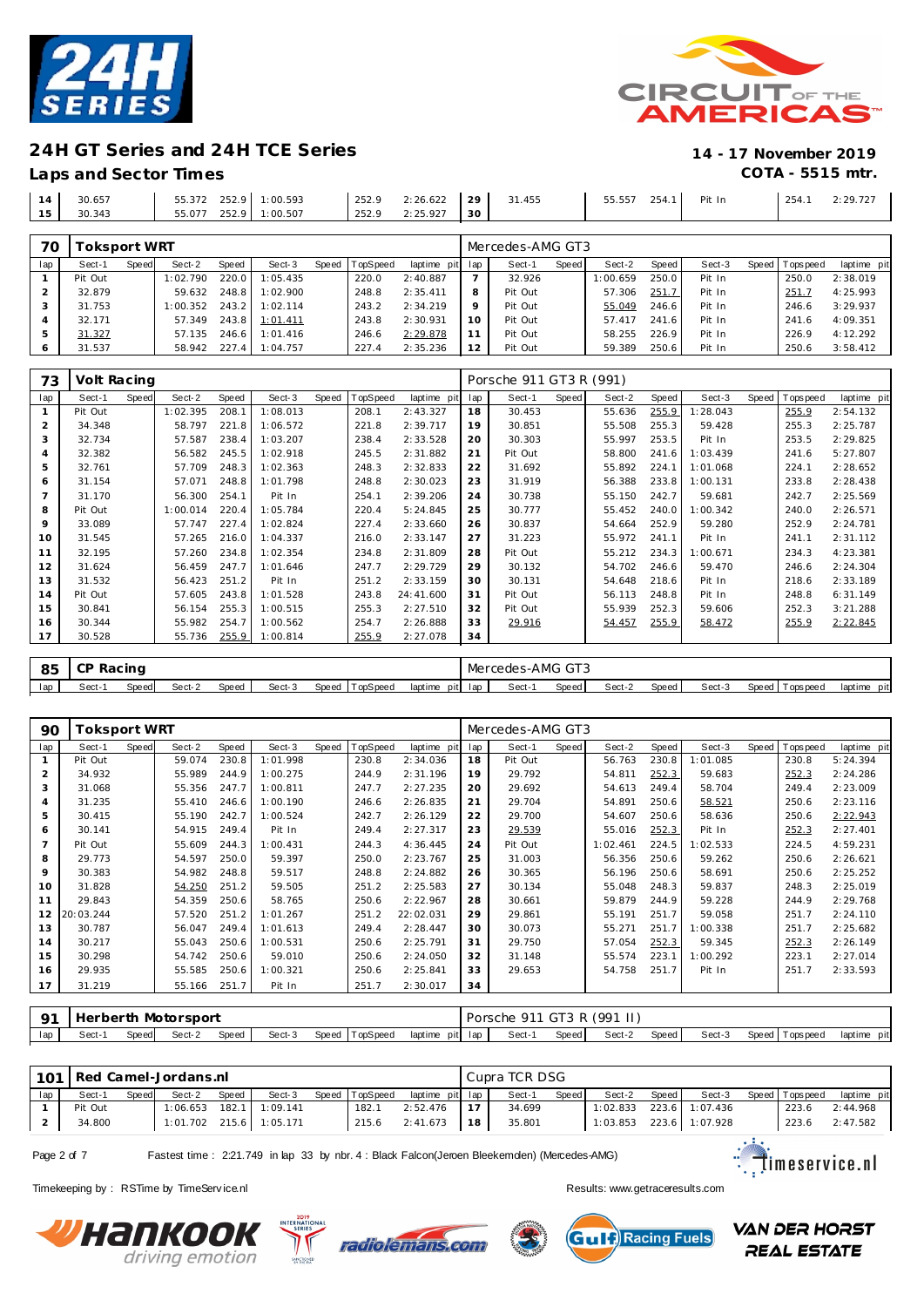



### **Laps and Sector Times COTA - 5515 mtr.**

| 3              | 34.179    | 1:01.651 | 215.6 | 1:05.272 | 215.6 | 2:41.102  | 19 | 34.718  | 1:02.897 | 219.1 | 1:06.997 | 219.1 | 2:44.612 |
|----------------|-----------|----------|-------|----------|-------|-----------|----|---------|----------|-------|----------|-------|----------|
| 4              | 33.903    | 1:00.676 | 219.5 | 1:04.771 | 219.5 | 2:39.350  | 20 | 34.651  | 1:01.349 | 225.9 | 1:05.805 | 225.9 | 2:41.805 |
| 5              | 33.951    | 1:00.594 | 220.0 | 1:04.319 | 220.0 | 2:38.864  | 21 | 34.884  | 1:02.865 | 226.4 | 1:06.143 | 226.4 | 2:43.892 |
| 6              | 34.226    | 1:01.973 | 204.9 | Pit In   | 204.9 | 2:46.527  | 22 | 34.456  | 1:03.007 | 216.4 | 1:07.448 | 216.4 | 2:44.911 |
| $\overline{7}$ | Pit Out   | 1:04.183 | 198.2 | 1:09.686 | 198.2 | 4:55.316  | 23 | 34.616  | 1:00.985 | 225.0 | Pit In   | 225.0 | 2:48.147 |
| 8              | 34.972    | 1:02.942 | 190.8 | 1:07.719 | 190.8 | 2:45.633  | 24 | Pit Out | 1:02.955 | 223.6 | Pit In   | 223.6 | 6:05.138 |
| 9              | 34.208    | 1:02.122 | 204.5 | 1:06.801 | 204.5 | 2:43.131  | 25 | Pit Out | 1:12.110 | 222.2 | Pit In   | 222.2 | 5:14.113 |
| 10             | 34.525    | 1:02.036 | 200.7 | 1:06.713 | 200.7 | 2:43.274  | 26 | Pit Out | 1:01.388 | 224.1 | 1:06.134 | 224.1 | 3:40.131 |
| 11             | 34.259    | 1:01.690 | 205.3 | 1:08.115 | 205.3 | 2:44.064  | 27 | 32.795  | 1:00.836 | 224.5 | 1:04.922 | 224.5 | 2:38.553 |
| 12             | 36.139    | 1:01.755 | 205.7 | 1:06.699 | 205.7 | 2:44.593  | 28 | 34.838  | 1:01.728 | 224.5 | 1:06.951 | 224.5 | 2:43.517 |
| 13             | 34.168    | 1:01.524 | 204.5 | 1:05.685 | 204.5 | 2:41.377  | 29 | 32.991  | 1:01.500 | 225.0 | 1:05.009 | 225.0 | 2:39.500 |
| 14             | 21:52.662 | 1:07.881 | 215.1 | 1:10.796 | 215.1 | 24:11.339 | 30 | 33.517  | 1:09.189 | 222.7 | 1:06.546 | 222.7 | 2:49.252 |
| 15             | 36.178    | 1:04.378 | 222.2 | 1:07.852 | 222.2 | 2:48.408  | 31 | 33.172  | 1:02.207 | 225.0 | Pit In   | 225.0 | 2:42.919 |
| 16             | 35.579    | 1:04.923 | 219.5 | 1:08.849 | 219.5 | 2:49.351  | 32 |         |          |       |          |       |          |

| 107            |         |       | MONLAU COMPETICION |       |          |       |          |             |     | Cupra TCR DSG |       |          |       |          |                  |             |
|----------------|---------|-------|--------------------|-------|----------|-------|----------|-------------|-----|---------------|-------|----------|-------|----------|------------------|-------------|
| lap            | Sect-1  | Speed | Sect-2             | Speed | Sect-3   | Speed | TopSpeed | laptime pit | lap | Sect-1        | Speed | Sect-2   | Speed | Sect-3   | Speed   Topspeed | laptime pit |
|                | Pit Out |       | 1:04.527           | 187.8 | 1:09.201 |       | 187.8    | 2:46.227    | 16  | 36.263        |       | 1:05.644 | 216.9 | 1:10.335 | 216.9            | 2:52.242    |
| 2              | 36.705  |       | 1:02.069           | 199.3 | 1:06.430 |       | 199.3    | 2:45.204    | 17  | 36.809        |       | 1:05.151 | 218.6 | 1:09.803 | 218.6            | 2:51.763    |
| 3              | 34.348  |       | 1:01.169           | 197.1 | 1:05.505 |       | 197.1    | 2:41.022    | 18  | 37.468        |       | 1:08.538 | 198.9 | 1:10.841 | 198.9            | 2:56.847    |
| 4              | 33.770  |       | 1:00.649           | 196.0 | 1:06.244 |       | 196.0    | 2:40.663    | 19  | 36.706        |       | 1:05.086 | 216.4 | Pit In   | 216.4            | 2:55.340    |
| 5              | 34.077  |       | 1:01.094           | 208.5 | Pit In   |       | 208.5    | 2:41.618    | 20  | Pit Out       |       | 1:21.957 | 193.2 | 1:11.508 | 193.2            | 6:10.224    |
| 6              | Pit Out |       | 1:19.148           | 201.1 | 1:13.074 |       | 201.1    | 6:13.855    | 21  | 37.162        |       | 1:06.657 | 205.3 | 1:19.756 | 205.3            | 3:03.575    |
| $\overline{7}$ | 38.219  |       | 1:06.829           | 207.3 | 1:14.053 |       | 207.3    | 2:59.101    | 22  | 37.357        |       | 1:03.747 | 204.5 | 1:24.486 | 204.5            | 3:05.590    |
| 8              | 38.168  |       | 1:07.322           | 181.2 | 1:12.857 |       | 181.2    | 2:58.347    | 23  | 37.367        |       | 1:04.012 | 208.1 | 1:11.060 | 208.1            | 2:52.439    |
| 9              | 37.178  |       | 1:04.930           | 210.5 | 1:10.767 |       | 210.5    | 2:52.875    | 24  | 36.412        |       | 1:03.144 | 210.9 | 1:09.007 | 210.9            | 2:48.563    |
| 10             | 36.589  |       | 1:04.373           | 207.7 | 1:11.224 |       | 207.7    | 2:52.186    | 25  | 35.879        |       | 1:09.482 | 213.9 | 1:10.603 | 213.9            | 2:55.964    |
| 11             | 36.792  |       | 1:03.925           | 217.3 | 1:09.552 |       | 217.3    | 2:50.269    | 26  | 36.500        |       | 1:04.772 | 213.0 | Pit In   | 213.0            | 2:58.195    |
| 12             | 37.206  |       | 1:06.832           | 188.5 | Pit In   |       | 188.5    | 3:00.908    | 27  | Pit Out       |       | 1:12.896 | 169.8 | 1:22.559 | 169.8            | 7:30.070    |
| 13             | Pit Out |       | 1:07.564           | 184.0 | 1:12.465 |       | 184.0    | 27:01.158   | 28  | 39.714        |       | 1:08.979 | 185.9 | 1:13.211 | 185.9            | 3:01.904    |
| 14             | 38.489  |       | 1:05.783           | 205.7 | 1:09.112 |       | 205.7    | 2:53.384    | 29  | 37.361        |       | 1:09.473 | 176.2 | Pit In   | 176.2            | 3:09.904    |
| 15             | 36.492  |       | 1:05.086           | 207.3 | 1:10.420 |       | 207.3    | 2:51.998    | 30  |               |       |          |       |          |                  |             |

| 112             |           |       |          |       | Autorama Motorsport by Wolf-Power Racing |       |          |             |     | Volkswagen Golf GTi TCR DSG |       |          |       |          |       |          |             |
|-----------------|-----------|-------|----------|-------|------------------------------------------|-------|----------|-------------|-----|-----------------------------|-------|----------|-------|----------|-------|----------|-------------|
| lap             | Sect-1    | Speed | Sect-2   | Speed | Sect-3                                   | Speed | TopSpeed | laptime pit | lap | Sect-1                      | Speed | Sect-2   | Speed | Sect-3   | Speed | Topspeed | laptime pit |
|                 | Pit Out   |       | 1:14.461 | 163.4 | 1:16.181                                 |       | 163.4    | 3:08.579    | 15  | 35.014                      |       | 1:03.036 | 222.2 | 1:07.697 |       | 222.2    | 2:45.747    |
| 2               | 42.589    |       | 1:12.613 | 142.1 | 1:15.435                                 |       | 142.1    | 3:10.637    | 16  | 35.887                      |       | 1:03.210 | 221.8 | 1:08.989 |       | 221.8    | 2:48.086    |
| 3               | 40.066    |       | 1:09.755 | 142.3 | 1:21.756                                 |       | 142.3    | 3:11.577    | 17  | 35.976                      |       | 1:02.892 | 224.5 | 1:07.304 |       | 224.5    | 2:46.172    |
| 4               | 36.644    |       | 1:06.108 | 195.7 | 1:10.571                                 |       | 195.7    | 2:53.323    | 18  | 34.922                      |       | 1:03.155 | 217.7 | 1:09.644 |       | 217.7    | 2:47.721    |
| 5               | 35.391    |       | 1:04.793 | 218.2 | 1:09.939                                 |       | 218.2    | 2:50.123    | 19  | 34.922                      |       | 1:02.098 | 223.6 | Pit In   |       | 223.6    | 2:51.268    |
| 6               | 35.983    |       | 1:04.103 | 213.4 | 1:10.035                                 |       | 213.4    | 2:50.121    | 20  | Pit Out                     |       | 1:07.570 | 164.9 | 1:11.026 |       | 164.9    | 6:09.247    |
|                 | 35.224    |       | 1:04.493 | 222.2 | Pit In                                   |       | 222.2    | 2:51.771    | 21  | 37.482                      |       | 1:06.427 | 172.2 | 1:09.226 |       | 172.2    | 2:53.135    |
| 8               | Pit Out   |       | 1:08.140 | 170.3 | 1:13.280                                 |       | 170.3    | 6:54.277    | 22  | 36.015                      |       | 1:02.850 | 197.4 | 1:07.766 |       | 197.4    | 2:46.631    |
| 9               | 37.031    |       | 1:05.776 | 173.4 | 1:11.213                                 |       | 173.4    | 2:54.020    | 23  | 34.362                      |       | 1:02.980 | 225.9 | 1:06.924 |       | 225.9    | 2:44.266    |
| 10 <sup>°</sup> | 20:57.343 |       | 1:10.294 | 160.2 | 1:12.718                                 |       | 160.2    | 23:20.355   | 24  | 34.610                      |       | 1:05.356 | 178.5 | 1:09.582 |       | 178.5    | 2:49.548    |
| 11              | 37.608    |       | 1:07.029 | 191.5 | 1:11.062                                 |       | 191.5    | 2:55.699    | 25  | 34.198                      |       | 1:02.180 | 225.5 | Pit In   |       | 225.5    | 2:46.053    |
| 12              | 37.566    |       | 1:05.272 | 188.8 | 1:09.942                                 |       | 188.8    | 2:52.780    | 26  | Pit Out                     |       | 1:04.314 | 184.6 | 1:11.658 |       | 184.6    | 5:10.447    |
| 13              | 36.290    |       | 1:03.658 | 216.9 | 1:09.443                                 |       | 216.9    | 2:49.391    | 27  | 34.762                      |       | 1:02.847 | 201.9 | 1:09.956 |       | 201.9    | 2:47.565    |
| 14              | 35.955    |       | 1:03.805 | 210.9 | 1:08.583                                 |       | 210.9    | 2:48.343    | 28  | 34.863                      |       | 1:03.065 | 188.8 | 1:08.921 |       | 188.8    | 2:46.849    |

| 114      |           |       |          |       | Autorama Motorsport by Wolf-Power Racing |                |                 |    | Volkswagen Golf GTi TCR DSG |       |          |       |          |                   |             |
|----------|-----------|-------|----------|-------|------------------------------------------|----------------|-----------------|----|-----------------------------|-------|----------|-------|----------|-------------------|-------------|
| lap      | Sect-1    | Speed | Sect-2   | Speed | Sect-3                                   | Speed TopSpeed | laptime pit lap |    | Sect-1                      | Speed | Sect-2   | Speed | Sect-3   | Speed   Tops peed | laptime pit |
|          | Pit Out   |       | 1:12.040 | 159.1 | 1:14.735                                 | 159.1          | 3:04.363        | 14 | 33.959                      |       | 1:04.334 | 222.7 | Pit In   | 222.7             | 2:56.228    |
|          | 38.870    |       | 1:07.428 | 130.4 | 1:14.350                                 | 130.4          | 3:00.648        | 15 | Pit Out                     |       | 1:36.444 | 194.6 | 1:15.698 | 194.6             | 9:07.045    |
|          | 36.924    |       | 1:04.874 | 169.8 | 1:09.642                                 | 169.8          | 2:51.440        | 16 | 37.430                      |       | 1:06.903 | 206.5 | 1:11.826 | 206.5             | 2:56.159    |
| 4        | 35.752    |       | 1:03.248 | 223.6 | 1:06.948                                 | 223.6          | 2:45.948        | 17 | 38.534                      |       | 1:07.626 | 190.5 | 1:11.067 | 190.5             | 2:57.227    |
| 5        | 41.798    |       | 1:10.630 | 145.7 | Pit In                                   | 145.7          | 3:14.351        | 18 | 40.626                      |       | 1:05.723 | 202.6 | Pit In   | 202.6             | 3:03.026    |
| 6        | Pit Out   |       | 1:11.821 | 134.7 | 1:11.067                                 | 134.7          | 7:07.013        | 19 | Pit Out                     |       | 1:10.927 | 163.4 | 1:11.921 | 163.4             | 5:27.434    |
|          | 36.528    |       | 1:05.716 | 189.8 | 1:08.195                                 | 189.8          | 2:50.439        | 20 | 38.600                      |       | 1:09.208 | 188.8 | 1:11.862 | 188.8             | 2:59.670    |
| 8        | 34.262    |       | 1:06.098 | 108.4 | 1:08.914                                 | 108.4          | 2:49.274        | 21 | 37.588                      |       | 1:06.722 | 186.2 | 1:11.680 | 186.2             | 2:55.990    |
| $\circ$  | 34.517    |       | 1:01.617 | 224.5 | 1:06.256                                 | 224.5          | 2:42.390        | 22 | 36.640                      |       | 1:04.568 | 189.5 | Pit In   | 189.5             | 2:55.733    |
| $10^{-}$ | 21:21.069 |       | 1:09.712 | 150.8 | 1:12.897                                 | 150.8          | 23:43.678       | 23 | Pit Out                     |       | 1:15.193 | 174.8 | 1:38.223 | 174.8             | 7:09.658    |
| 11       | 35.981    |       | 1:03.788 | 192.2 | 1:07.512                                 | 192.2          | 2:47.281        | 24 | 40.966                      |       | 1:12.947 | 179.7 | 1:16.356 | 179.7             | 3:10.269    |
| 12       | 34.299    |       | 1:03.712 | 173.1 | 1:06.074                                 | 173.1          | 2:44.085        | 25 | 40.010                      |       | 1:11.109 | 179.7 | Pit In   | 179.7             | 3:13.852    |
| 13       | 33.967    |       | 1:01.062 | 206.9 | 1:06.118                                 | 206.9          | 2:41.147        | 26 |                             |       |          |       |          |                   |             |

Page 3 of 7 Fastest time : 2:21.749 in lap 33 by nbr. 4 : Black Falcon(Jeroen Bleekemolen) (Mercedes-AMG)



Timekeeping by : RSTime by TimeServ ice.nl **Results:** Wesults:<www.getraceresults.com>





Gul D Racing Fuels

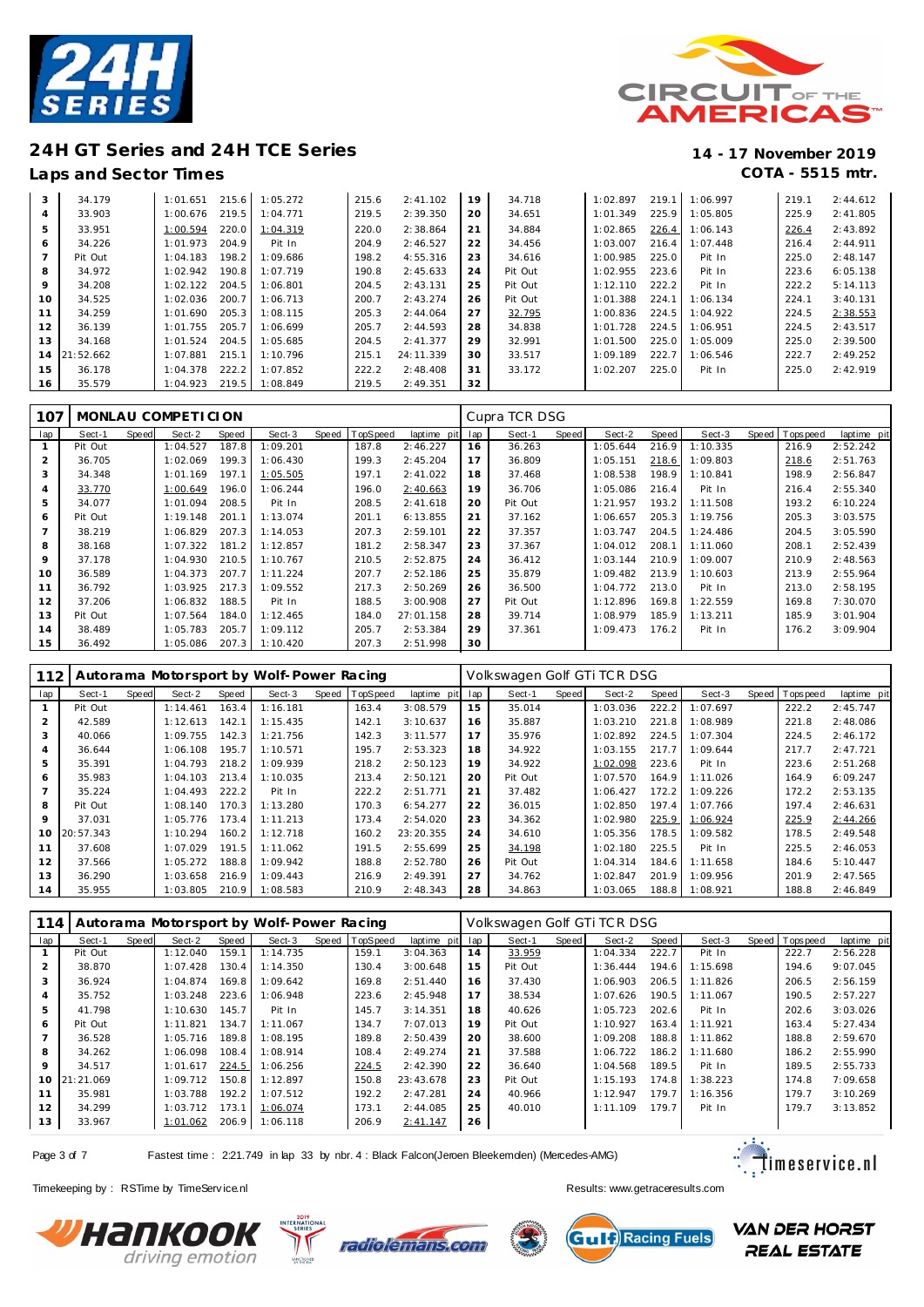



**Laps and Sector Times COTA - 5515 mtr.**

|     | 126 <sub>1</sub><br>Atlanta<br>Speedwerks |       |        |       |        |       | Honda    | Civic   | TC R<br>FK7 |       |       |        |       |        |                         |             |
|-----|-------------------------------------------|-------|--------|-------|--------|-------|----------|---------|-------------|-------|-------|--------|-------|--------|-------------------------|-------------|
| lap | Sect-                                     | Speed | Sect-2 | Speed | Sect-3 | Speed | TopSpeeg | laptime | pit lap     | Sect- | Speed | Sect-2 | Speed | Sect-3 | Speed   T<br>Tops pee d | laptime pit |

|     |        |       |        |       | 131   TOPCAR sport by Bas Koeten Racing |                |                   | Cupra TCR DSG |       |        |       |        |                   |             |
|-----|--------|-------|--------|-------|-----------------------------------------|----------------|-------------------|---------------|-------|--------|-------|--------|-------------------|-------------|
| lap | Sect-1 | Speed | Sect-2 | Speed | Sect-3                                  | Speed TopSpeed | laptime pit lap l | Sect-1        | Speed | Sect-2 | Speed | Sect-3 | Speed   Tops peed | laptime pit |

| 188 | AC Motorsport |       |          |       |          |       |         |             |     | Audi RS3 LMS DSG |       |          |       |          |       |            |             |
|-----|---------------|-------|----------|-------|----------|-------|---------|-------------|-----|------------------|-------|----------|-------|----------|-------|------------|-------------|
| lap | Sect-1        | Speed | Sect-2   | Speed | Sect-3   | Speed | opSpeed | laptime pit | lap | Sect-1           | Speed | Sect-2   | Speed | Sect-3   | Speed | T ops peed | laptime pit |
|     | Pit Out       |       | 1:07.867 | 162.4 | 1:12.740 |       | 162.4   | 2:57.791    | 17  | 35.810           |       | 1:04.196 | 178.5 | Pit In   |       | 178.5      | 2:55.880    |
| 2   | 35.747        |       | 1:02.418 | 189.8 | 1:09.251 |       | 189.8   | 2:47.416    | 18  | Pit Out          |       | 1:06.798 | 197.8 | 1:10.097 |       | 197.8      | 5:37.057    |
| 3   | 34.439        |       | 1:00.625 | 210.5 | 1:06.437 |       | 210.5   | 2:41.501    | 19  | 35.174           |       | 1:02.988 | 216.9 | 1:07.631 |       | 216.9      | 2:45.793    |
| 4   | 34.002        |       | 1:00.142 | 206.5 | 1:07.021 |       | 206.5   | 2: 41.165   | 20  | 34.684           |       | 1:01.939 | 220.0 | 1:08.457 |       | 220.0      | 2:45.080    |
| 5   | 34.435        |       | 1:00.630 | 207.3 | 1:05.058 |       | 207.3   | 2:40.123    | 21  | 34.557           |       | 1:01.717 | 214.3 | 1:06.114 |       | 214.3      | 2:42.388    |
| 6   | 33.579        |       | 1:00.324 | 211.8 | 1:05.023 |       | 211.8   | 2:38.926    | 22  | 34.518           |       | 1:01.203 | 206.5 | 1:06.394 |       | 206.5      | 2:42.115    |
|     | 33.716        |       | 1:00.789 | 205.7 | 1:05.023 |       | 205.7   | 2:39.528    | 23  | 36.836           |       | 1:03.325 | 177.3 | Pit In   |       | 177.3      | 2:52.097    |
| 8   | 33.483        |       | 1:00.713 | 206.9 | 1:05.589 |       | 206.9   | 2:39.785    | 24  | Pit Out          |       | 1:02.925 | 217.3 | 1:07.906 |       | 217.3      | 8:11.034    |
| 9   | 33.519        |       | 59.820   | 214.3 | Pit In   |       | 214.3   | 2:42.268    | 25  | 34.714           |       | 1:01.412 | 214.3 | 1:06.894 |       | 214.3      | 2:43.020    |
| 10  | Pit Out       |       | 1:03.990 | 169.0 | 1:07.427 |       | 169.0   | 5:25.526    | 26  | 34.411           |       | 1:01.175 | 213.0 | 1:06.562 |       | 213.0      | 2:42.148    |
| 11  | 34.759        |       | 1:02.661 | 184.6 | 1:06.506 |       | 184.6   | 2:43.926    | 27  | 34.250           |       | 1:02.171 | 196.0 | 1:06.549 |       | 196.0      | 2:42.970    |
| 12  | 34.416        |       | 1:01.414 | 204.2 | 1:06.208 |       | 204.2   | 2:42.038    | 28  | 34.376           |       | 1:01.466 | 213.0 | 1:06.722 |       | 213.0      | 2:42.564    |
| 13  | 34.369        |       | 1:01.274 | 189.8 | 1:05.902 |       | 189.8   | 2:41.545    | 29  | 34.293           |       | 1:00.910 | 207.3 | 1:05.744 |       | 207.3      | 2:40.947    |
| 14  | 18:47.044     |       | 1:08.426 | 170.6 | 1:09.163 |       | 170.6   | 21:04.633   | 30  | 34.197           |       | 1:01.075 | 203.4 | 1:05.655 |       | 203.4      | 2:40.927    |
| 15  | 35.228        |       | 1:02.686 | 184.6 | 1:09.421 |       | 184.6   | 2:47.335    | 31  | 34.045           |       | 1:00.857 | 204.5 | 1:05.789 |       | 204.5      | 2:40.691    |
| 16  | 35.256        |       | 1:03.303 | 188.8 | 1:06.498 |       | 188.8   | 2:45.057    | 32  | 33.826           |       | 1:00.490 | 196.4 | 1:08.299 |       | 196.4      | 2:42.615    |

| 388 | ST Racing |       |                             |       |          |       |          |             |     | BMW M4 GT4 |       |          |       |          |                |             |
|-----|-----------|-------|-----------------------------|-------|----------|-------|----------|-------------|-----|------------|-------|----------|-------|----------|----------------|-------------|
| lap | Sect-1    | Speed | Sect-2                      | Speed | Sect-3   | Speed | TopSpeed | laptime pit | lap | Sect-1     | Speed | Sect-2   | Speed | Sect-3   | Speed Topspeed | laptime pit |
|     | Pit Out   |       | 1:17.069                    | 139.2 | Pit In   |       | 139.2    | 3:18.715    | 16  | 35.587     |       | 1:02.547 | 226.4 | 1:07.731 | 226.4          | 2:45.865    |
| 2   | Pit Out   |       | 1:09.993                    | 165.9 | Pit In   |       | 165.9    | 7:10.875    | 17  | 34.937     |       | 1:02.585 | 229.3 | 1:07.210 | 229.3          | 2:44.732    |
| 3   | Pit Out   |       | 1:03.433                    | 218.6 | 1:07.236 |       | 218.6    | 9:16.608    | 18  | 33.973     |       | 1:02.002 | 226.9 | Pit In   | 226.9          | 2:50.282    |
| 4   | 33.911    |       | 1:01.286                    | 226.9 | 1:05.647 |       | 226.9    | 2:40.844    | 19  | Pit Out    |       | 1:08.033 | 214.7 | Pit In   | 214.7          | 5:58.505    |
| 5   | 33.282    |       | 1:00.210                    | 229.8 | 1:05.974 |       | 229.8    | 2:39.466    | 20  | Pit Out    |       | 1:04.389 | 223.6 | 1:09.257 | 223.6          | 3:24.464    |
| 6   | 33.046    |       | 1:00.521                    | 228.3 | 1:04.614 |       | 228.3    | 2:38.181    | 21  | 37.134     |       | 1:03.500 | 225.0 | 1:09.090 | 225.0          | 2:49.724    |
|     | 33.235    |       | 59.787                      | 232.3 | 1:03.924 |       | 232.3    | 2:36.946    | 22  | 35.968     |       | 1:03.512 | 226.9 | 1:09.105 | 226.9          | 2:48.585    |
| 8   | 33.008    |       | 1:00.526                    | 230.3 | 1:06.612 |       | 230.3    | 2:40.146    | 23  | 35.852     |       | 1:03.105 | 229.8 | 1:08.922 | 229.8          | 2:47.879    |
| 9   | 35.178    |       | 1:00.796                    | 219.1 | 1:04.375 |       | 219.1    | 2:40.349    | 24  | 35.595     |       | 1:03.575 | 222.2 | 1:08.405 | 222.2          | 2:47.575    |
| 10  | 33.513    |       | 1:00.745                    | 222.7 | Pit In   |       | 222.7    | 2:41.550    | 25  | 35.604     |       | 1:02.931 | 229.3 | 1:08.273 | 229.3          | 2:46.808    |
| 11  | Pit Out   |       | 1:06.536                    | 189.8 | 1:13.335 |       | 189.8    | 23:22.124   | 26  | 34.978     |       | 1:02.868 | 227.4 | 1:08.975 | 227.4          | 2:46.821    |
| 12  | 35.544    |       | 1:04.641                    | 195.3 | 1:09.202 |       | 195.3    | 2:49.387    | 27  | 35.903     |       | 1:03.283 | 225.9 | 1:11.116 | 225.9          | 2:50.302    |
| 13  | 34.970    |       | 1:03.926                    | 223.1 | 1:09.716 |       | 223.1    | 2:48.612    | 28  | 35.645     |       | 1:02.965 | 233.3 | 1:08.490 | 233.3          | 2:47.100    |
| 14  | 35.446    |       | 1:02.841                    | 227.8 | 1:06.840 |       | 227.8    | 2:45.127    | 29  | 35.228     |       | 1:03.086 | 230.3 | 1:09.282 | 230.3          | 2:47.596    |
| 15  | 35.298    |       | 1:06.481                    | 199.6 | 1:08.461 |       | 199.6    | 2:50.240    | 30  | 35.587     |       | 1:03.984 | 228.8 | Pit In   | 228.8          | 2:55.017    |
|     |           |       |                             |       |          |       |          |             |     |            |       |          |       |          |                |             |
|     |           |       | 401 Racers Edge Motorsports |       |          |       |          |             |     | Sin R1 GT4 |       |          |       |          |                |             |

| $-401$ | Racers Edge Motorsports |        |        |              |        |                     | Sin     | R1<br>14 ا ت |       |       |        |       |        |       |           |                |
|--------|-------------------------|--------|--------|--------------|--------|---------------------|---------|--------------|-------|-------|--------|-------|--------|-------|-----------|----------------|
| lap    | Sect-                   | Speedl | Sect-2 | <b>Speed</b> | Sect-3 | Speed  <br>TopSpeed | laptime | pit lap      | Sect- | Speed | Sect-2 | Speed | Sect-3 | Speed | Tops peed | pit<br>laptime |

| $\Lambda$<br>ـ 43 - | Winward Racing |              |        |       |        |       |          | Mercedes-AMG   | GT4 |       |       |        |       |        |                         |             |
|---------------------|----------------|--------------|--------|-------|--------|-------|----------|----------------|-----|-------|-------|--------|-------|--------|-------------------------|-------------|
| lap                 | Sect-          | <b>Speed</b> | Sect-2 | Speed | Sect-3 | Speed | TopSpeea | laptime<br>pit | lap | Sect- | Speed | Sect-2 | Speed | Sect-3 | Speed   T<br>Tops pee d | laptime pit |

|     |         |       | 450   RHC Jorgensen/Strom |       |          |       |          |                 | BMW M4 GT4 |       |          |       |                |                |             |
|-----|---------|-------|---------------------------|-------|----------|-------|----------|-----------------|------------|-------|----------|-------|----------------|----------------|-------------|
| lap | Sect-1  | Speed | Sect-2                    | Speed | Sect-3   | Speed | TopSpeed | laptime pit lap | Sect-1     | Speed | Sect-2   | Speed | Sect-3         | Speed Topspeed | laptime pit |
|     | Pit Out |       | 1:08.444                  | 188.5 | 1:13.036 |       | 188.5    | 2:58.933        | 33.777     |       | 59.872   |       | 231.3 1:03.193 | 231.3          | 2:36.842    |
|     | 35.435  |       | 1:02.298                  | 224.5 | 1:06.113 |       | 224.5    | 2:43.846        | 33.005     |       | 59.190   |       | 228.3 1:03.262 | 228.3          | 2:35.457    |
|     | 33.746  |       | 1:00.895                  | 232.8 | 1:04.921 |       | 232.8    | 2:39.562        | 33.355     |       | 1:00.229 | 185.9 | Pit In         | 185.9          | 2:42.071    |

Page 4 of 7 Fastest time : 2:21.749 in lap 33 by nbr. 4 : Black Falcon(Jeroen Bleekemolen) (Mercedes-AMG)



**VAN DER HORST** 

**REAL ESTATE** 

Timekeeping by : RSTime by TimeServ ice.nl **Results:** Wesults:<www.getraceresults.com>







Gul D Racing Fuels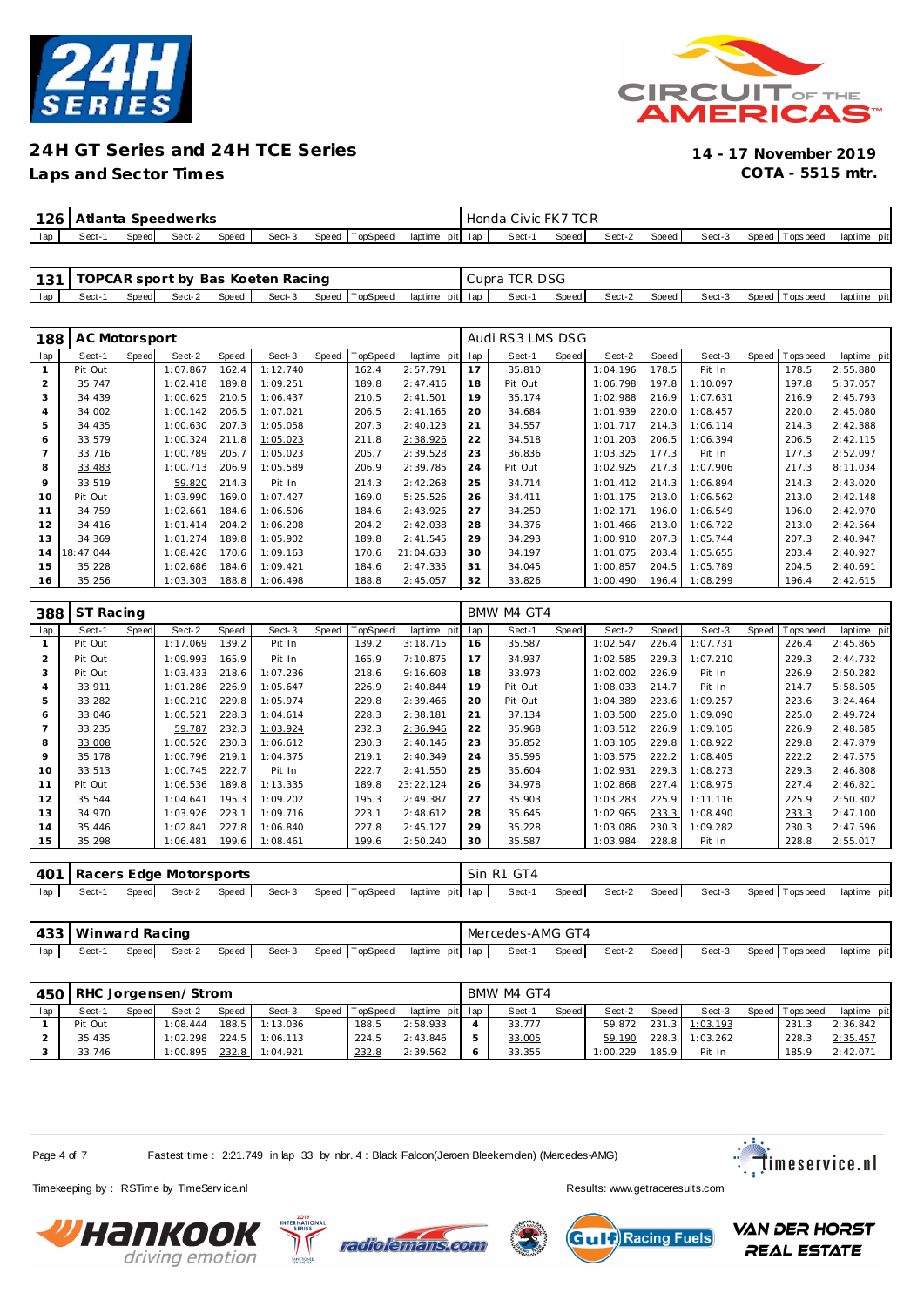

**Laps and Sector Times COTA - 5515 mtr.**



| 451            | Sorg Rennsport |       |          |       |          |       |         |             |     | BMW M4 GT4 |       |          |       |          |       |             |             |
|----------------|----------------|-------|----------|-------|----------|-------|---------|-------------|-----|------------|-------|----------|-------|----------|-------|-------------|-------------|
| lap            | Sect-1         | Speed | Sect-2   | Speed | Sect-3   | Speed | opSpeed | laptime pit | lap | Sect-1     | Speed | Sect-2   | Speed | Sect-3   | Speed | T ops pee d | laptime pit |
|                | Pit Out        |       | 1:18.067 | 131.4 | 1:18.724 |       | 131.4   | 3:16.101    | 16  | 34.830     |       | 1:03.208 | 182.7 | 1:08.390 |       | 182.7       | 2:46.428    |
| $\overline{2}$ | 40.097         |       | 1:07.639 | 184.9 | 1:13.928 |       | 184.9   | 3:01.664    | 17  | 35.059     |       | 1:03.616 | 200.4 | 1:09.008 |       | 200.4       | 2:47.683    |
| 3              | 38.113         |       | 1:05.289 | 185.6 | 1:13.087 |       | 185.6   | 2:56.489    | 18  | 34.941     |       | 1:01.775 | 204.2 | Pit In   |       | 204.2       | 2:47.357    |
| 4              | 37.803         |       | 1:05.087 | 179.7 | 1:11.345 |       | 179.7   | 2:54.235    | 19  | Pit Out    |       | 1:04.243 | 197.8 | 1:09.700 |       | 197.8       | 6:07.299    |
| 5              | 36.955         |       | 1:04.840 | 186.2 | Pit In   |       | 186.2   | 2:57.070    | 20  | 36.629     |       | 1:03.670 | 213.9 | 1:08.808 |       | 213.9       | 2:49.107    |
| 6              | Pit Out        |       | 1:05.270 | 183.7 | 1:11.600 |       | 183.7   | 5:32.823    | 21  | 36.117     |       | 1:03.468 | 215.1 | 1:08.878 |       | 215.1       | 2:48.463    |
| 7              | 35.264         |       | 1:03.482 | 210.5 | 1:08.333 |       | 210.5   | 2:47.079    | 22  | 34.690     |       | 1:02.405 | 223.1 | 1:07.918 |       | 223.1       | 2:45.013    |
| 8              | 34.940         |       | 1:03.411 | 220.9 | Pit In   |       | 220.9   | 3:03.385    | 23  | 36.025     |       | 1:04.973 | 171.7 | Pit In   |       | 171.7       | 2:57.109    |
| 9              | Pit Out        |       | 1:02.950 | 208.9 | 1:08.104 |       | 208.9   | 9:05.215    | 24  | Pit Out    |       | 1:03.001 | 226.9 | 1:07.922 |       | 226.9       | 7:49.172    |
| 10             | 34.473         |       | 1:01.003 | 209.3 | 1:06.610 |       | 209.3   | 2:42.086    | 25  | 35.265     |       | 1:01.990 | 209.7 | 1:07.297 |       | 209.7       | 2:44.552    |
| 11             | 33.687         |       | 59.994   | 210.1 | 1:05.278 |       | 210.1   | 2:38.959    | 26  | 34.678     |       | 1:01.605 | 231.3 | 1:05.374 |       | 231.3       | 2:41.657    |
| 12             | 33.400         |       | 1:01.705 | 216.9 | 1:04.765 |       | 216.9   | 2:39.870    | 27  | 34.906     |       | 1:01.593 | 233.8 | 1:06.234 |       | 233.8       | 2:42.733    |
| 13             | 18:54.954      |       | 1:07.045 | 184.6 | 1:09.555 |       | 184.6   | 21:11.554   | 28  | 34.075     |       | 1:02.206 | 219.1 | 1:05.535 |       | 219.1       | 2:41.816    |
| 14             | 35.388         |       | 1:03.939 | 192.5 | 1:09.669 |       | 192.5   | 2:48.996    | 29  | 34.047     |       | 1:01.502 | 183.7 | 1:06.079 |       | 183.7       | 2:41.628    |
| 15             | 35.660         |       | 1:04.940 | 188.5 | 1:09.756 |       | 188.5   | 2:50.356    | 30  | 33.464     |       | 1:01.222 | 217.7 | 1:05.600 |       | 217.7       | 2:40.286    |

| 464 |           |       | <b>Black Falcon Team Textar</b> |       |          |       |          |             |     | Mercedes-AMG GTX |       |          |       |          |                 |             |
|-----|-----------|-------|---------------------------------|-------|----------|-------|----------|-------------|-----|------------------|-------|----------|-------|----------|-----------------|-------------|
| lap | Sect-1    | Speed | Sect-2                          | Speed | Sect-3   | Speed | TopSpeed | laptime pit | lap | Sect-1           | Speed | Sect-2   | Speed | Sect-3   | Speed Tops peed | laptime pit |
|     | Pit Out   |       | 1:10.267                        | 136.4 | 1:15.841 |       | 136.4    | 3:02.053    | 15  | 32.297           |       | 58.553   | 225.0 | 1:04.161 | 225.0           | 2:35.011    |
| 2   | 35.804    |       | 1:05.968                        | 215.6 | 1:08.925 |       | 215.6    | 2:50.697    | 16  | 32.220           |       | 58.010   | 228.8 | 1:04.011 | 228.8           | 2:34.241    |
| 3   | 34.270    |       | 1:01.676                        | 206.5 | 1:07.399 |       | 206.5    | 2:43.345    | 17  | 32.507           |       | 1:00.408 | 190.1 | Pit In   | 190.1           | 2:42.021    |
| 4   | 33.613    |       | 1:01.096                        | 216.9 | 1:06.545 |       | 216.9    | 2:41.254    | 18  | Pit Out          |       | 1:01.451 | 248.8 | 1:04.947 | 248.8           | 9:32.682    |
| 5   | 35.570    |       | 1:01.165                        | 215.1 | 1:06.896 |       | 215.1    | 2:43.631    | 19  | 34.118           |       | 1:00.417 | 230.8 | 1:05.527 | 230.8           | 2:40.062    |
| 6   | 33.866    |       | 1:01.641                        | 210.1 | Pit In   |       | 210.1    | 2:47.031    | 20  | 32.180           |       | 59.084   | 207.7 | 1:16.964 | 207.7           | 2:48.228    |
|     | Pit Out   |       | 1:02.720                        | 200.4 | :09.051  |       | 200.4    | 6:24.098    | 21  | 33.131           |       | 59.455   | 237.9 | 1:04.671 | 237.9           | 2:37.257    |
| 8   | 34.664    |       | 1:02.211                        | 201.5 | 1:08.049 |       | 201.5    | 2:44.924    | 22  | 33.179           |       | 58.938   | 235.3 | Pit In   | 235.3           | 2:40.328    |
| 9   | 34.211    |       | 1:02.805                        | 191.2 | 1:07.625 |       | 191.2    | 2:44.641    | 23  | Pit Out          |       | 59.143   | 252.3 | 1:04.423 | 252.3           | 10:41.075   |
| 10  | 34.507    |       | 1:01.307                        | 230.8 | 1:05.616 |       | 230.8    | 2:41.430    | 24  | 33.007           |       | 58.717   | 230.3 | 1:03.458 | 230.3           | 2:35.182    |
| 11  | 34.113    |       | 1:19.120                        | 192.5 | 1:07.918 |       | 192.5    | 3:01.151    | 25  | 33.200           |       | 58.392   | 248.8 | 1:04.091 | 248.8           | 2:35.683    |
| 12  | 35.324    |       | 1:02.042                        | 203.4 | 1:06.122 |       | 203.4    | 2:43.488    | 26  | 32.342           |       | 58.359   | 247.7 | 1:03.773 | 247.7           | 2:34.474    |
| 13  | 22:44.737 |       | 1:00.577                        | 214.7 | 1:05.223 |       | 214.7    | 24:50.537   | 27  | 33.884           |       | 58.090   | 250.6 | 1:02.915 | 250.6           | 2:34.889    |
| 14  | 34.674    |       | 58.652                          | 210.1 | 1:04.827 |       | 210.1    | 2:38.153    | 28  | 32.056           |       | 58.167   | 245.5 | 1:02.602 | 245.5           | 2:32.825    |

| 710            |         |       | Leipert Motorsport |       |          |       |          |             |     | Lamborghini Huracán Super Trofeo Evo 2018 |       |          |       |                |                |             |
|----------------|---------|-------|--------------------|-------|----------|-------|----------|-------------|-----|-------------------------------------------|-------|----------|-------|----------------|----------------|-------------|
| lap            | Sect-1  | Speed | Sect-2             | Speed | Sect-3   | Speed | TopSpeed | laptime pit | lap | Sect-1                                    | Speed | Sect-2   | Speed | Sect-3         | Speed Topspeed | laptime pit |
|                | Pit Out |       | 1:27.278           | 108.4 | 1:24.784 |       | 108.4    | 3:34.472    | 16  | 35.693                                    |       | 1:04.417 | 192.2 | Pit In         | 192.2          | 2:55.762    |
| 2              | 41.948  |       | 1:13.935           | 131.2 | 1:18.949 |       | 131.2    | 3:14.832    | 17  | Pit Out                                   |       | 1:03.397 | 190.5 | 1:08.938       | 190.5          | 6:34.264    |
| 3              | 40.207  |       | 1:11.422           | 150.2 | 1:17.191 |       | 150.2    | 3:08.820    | 18  | 35.461                                    |       | 1:02.811 | 201.9 | 1:07.394       | 201.9          | 2:45.666    |
| $\overline{4}$ | 39.810  |       | 1:09.424           | 141.2 | Pit In   |       | 141.2    | 3:11.209    | 19  | 35.018                                    |       | 1:01.777 | 208.9 | 1:06.453       | 208.9          | 2:43.248    |
| 5              | Pit Out |       | 1:07.894           | 162.7 | 1:16.716 |       | 162.7    | 4:12.838    | 20  | 34.225                                    |       | 1:01.742 | 206.9 | 1:07.087       | 206.9          | 2:43.054    |
| 6              | 38.880  |       | 1:07.421           | 178.2 | 1:14.528 |       | 178.2    | 3:00.829    | 21  | 34.436                                    |       | 1:01.911 | 197.1 | Pit In         | 197.1          | 2:45.203    |
| $\overline{ }$ | 37.595  |       | 1:06.344           | 171.7 | 1:14.133 |       | 171.7    | 2:58.072    | 22  | Pit Out                                   |       | 1:11.092 | 213.4 | 1:13.500       | 213.4          | 6:09.153    |
| 8              | 37.494  |       | 1:06.620           | 170.1 | Pit In   |       | 170.1    | 3:04.348    | 23  | 37.367                                    |       | 1:03.358 | 231.8 | 1:08.200       | 231.8          | 2:48.925    |
| 9              | Pit Out |       | 1:10.975           | 141.0 | 1:13.853 |       | 141.0    | 7:02.984    | 24  | 37.796                                    |       | 1:02.121 | 222.7 | 1:08.997       | 222.7          | 2:48.914    |
| 10             | 37.035  |       | 1:05.480           | 169.8 | 1:10.718 |       | 169.8    | 2:53.233    | 25  | 34.889                                    |       | 59.893   |       | 253.5 1:05.265 | 253.5          | 2:40.047    |
| 11             | 36.041  |       | 1:03.599           | 180.3 | Pit In   |       | 180.3    | 2:51.541    | 26  | 34.529                                    |       | 59.797   | 241.6 | 1:07.767       | 241.6          | 2:42.093    |
| 12             | Pit Out |       | 1:09.198           | 172.2 | 1:31.722 |       | 172.2    | 24:10.466   | 27  | 34.203                                    |       | 59.276   | 246.0 | 1:07.032       | 246.0          | 2:40.511    |
| 13             | 37.315  |       | 1:08.190           | 196.4 | 1:13.211 |       | 196.4    | 2:58.716    | 28  | 35.050                                    |       | 59.475   | 241.6 | 1:06.172       | 241.6          | 2:40.697    |
| 14             | 35.784  |       | 1:06.590           | 198.2 | 1:11.783 |       | 198.2    | 2:54.157    | 29  | 33.857                                    |       | 1:00.121 | 209.3 | 1:05.546       | 209.3          | 2:39.524    |
| 15             | 35.730  |       | 1:04.389           | 194.2 | 1:09.919 |       | 194.2    | 2:50.038    | 30  |                                           |       |          |       |                |                |             |

| 717     | Cor Euser Racing |       |          |       |                |                |             |     | MARC II V8 |       |          |         |          |                 |             |
|---------|------------------|-------|----------|-------|----------------|----------------|-------------|-----|------------|-------|----------|---------|----------|-----------------|-------------|
| lap     | Sect-1           | Speed | Sect-2   | Speed | Sect-3         | Speed TopSpeed | laptime pit | lap | Sect-1     | Speed | Sect-2   | Speed ! | Sect-3   | Speed Tops peed | laptime pit |
|         | Pit Out          |       | 1:13.871 | 139.0 | 1:14.408       | 139.0          | 3:05.428    | 15  | 40.472     |       | 1:16.070 | 153.0   | Pit In   | 153.0           | 3:23.197    |
| 2       | 36.766           |       | 1:05.248 | 149.6 | 1:12.960       | 149.6          | 2:54.974    | 16  | Pit Out    |       | 1:08.969 | 161.9   | 1:14.067 | 161.9           | 7:31.485    |
| 3       | 35.554           |       | 1:02.646 | 178.2 | 1:08.767       | 178.2          | 2:46.967    | 17  | 36.280     |       | 1:07.652 | 189.5   | 1:10.778 | 189.5           | 2:54.710    |
| 4       | 34.864           |       | 1:02.262 | 198.2 | 1:06.953       | 198.2          | 2:44.079    | 18  | 35.084     |       | 1:03.657 | 179.1   | 1:08.653 | 179.1           | 2:47.394    |
| 5       | 33.476           |       | 1:00.455 | 214.3 | 1:05.598       | 214.3          | 2:39.529    | 19  | 33.721     |       | 1:01.131 | 205.3   | 1:07.787 | 205.3           | 2:42.639    |
| 6       | 33.593           |       | 59.868   | 220.9 | Pit In         | 220.9          | 2:44.011    | 20  | 33.852     |       | 1:00.881 | 180.3   | 1:06.410 | 180.3           | 2:41.143    |
|         | Pit Out          |       | 1:00.187 | 217.7 | 1:05.083       | 217.7          | 8:02.052    | 21  | 33.140     |       | 59.737   | 205.7   | 1:06.156 | 205.7           | 2:39.033    |
| 8       | 32.872           |       | 58.687   | 195.3 | Pit In         | 195.3          | 2:43.037    | 22  | 33.529     |       | 1:00.092 | 190.8   | Pit In   | 190.8           | 2:46.693    |
| $\circ$ | Pit Out          |       | 1:00.361 |       | 234.8 1:04.405 | 234.8          | 10:00.799   | 23  | Pit Out    |       | 1:04.420 | 192.5   | 1:09.514 | 192.5           | 6:12.115    |

Page 5 of 7 Fastest time : 2:21.749 in lap 33 by nbr. 4 : Black Falcon(Jeroen Bleekemolen) (Mercedes-AMG)



**VAN DER HORST** 

**REAL ESTATE** 

Timekeeping by : RSTime by TimeServ ice.nl **Results:** Wesults:<www.getraceresults.com>





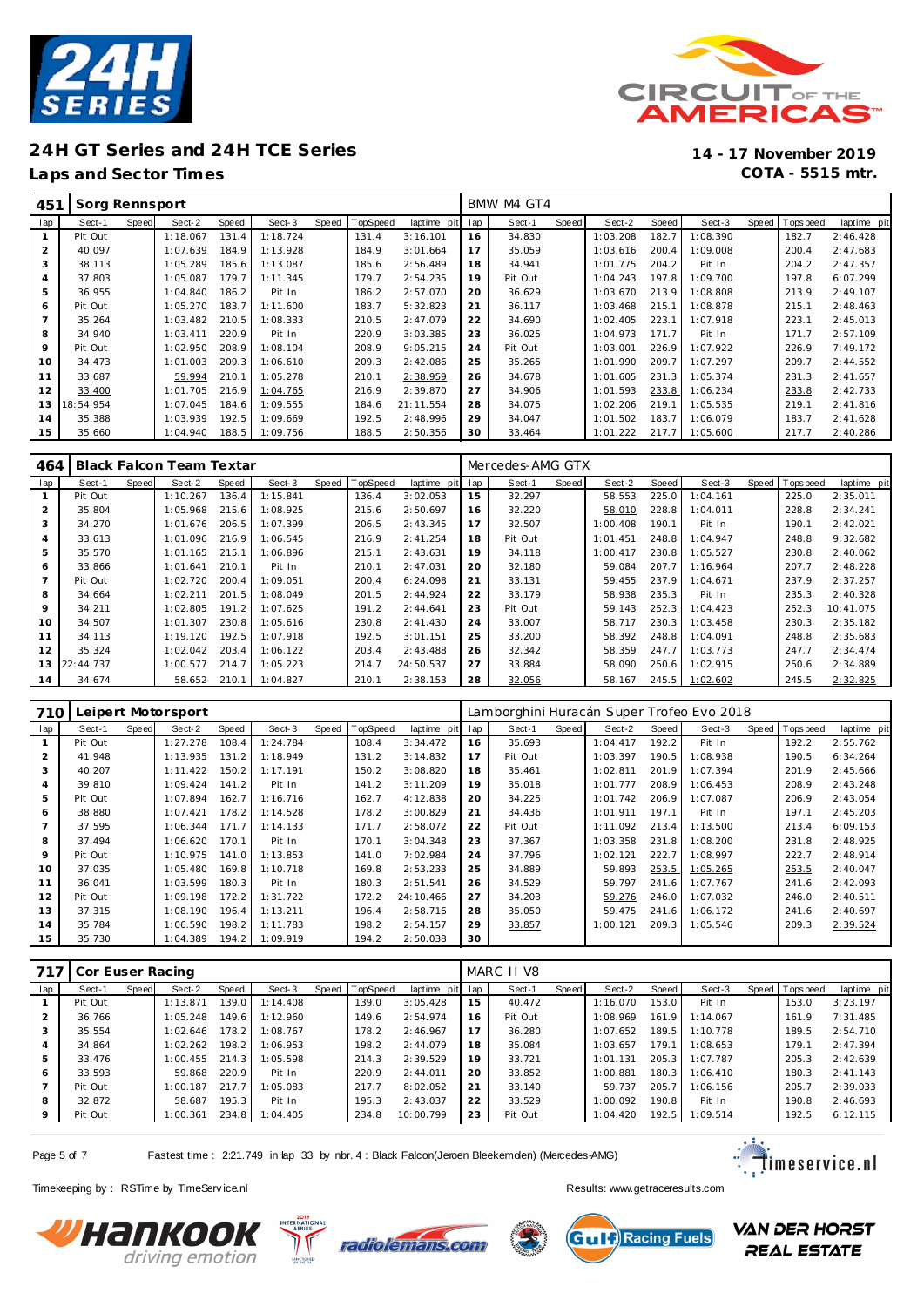



### **Laps and Sector Times COTA - 5515 mtr.**

| 10              | 31.892     | 58.164 236.3                | Pit In                      | 236.3 | $2:38.327$ 24   |     | 34.565 | 58.494 |       | 235.8 1:06.905            | 235.8 | 2:39.964       |
|-----------------|------------|-----------------------------|-----------------------------|-------|-----------------|-----|--------|--------|-------|---------------------------|-------|----------------|
|                 | 11 Pit Out |                             | $1:16.755$ $128.4$ 1:23.342 |       | 128.4 25:19.255 | 125 | 33.073 |        |       | $1:00.543$ 214.7 1:05.456 |       | 214.7 2:39.072 |
| 12 <sub>1</sub> | 42.301     | $1:17.122$ $143.4$ 1:20.961 |                             | 143.4 | 3:20.384        | 126 | 32.423 | 58.118 |       | 243.8 1:04.349            | 243.8 | 2:34.890       |
| 13 <sup>1</sup> | 41.898     | 1:30.386                    | 122.9 1:28.292              | 122.9 | 3:40.576        | 27  | 33.235 | 58.957 | 240.0 | Pit In                    | 240.0 | 2:43.929       |
| <b>14</b>       | 42.539     | 1:19.471                    | 136.0 1:21.940              | 136.0 | 3:23.950        | 28  |        |        |       |                           |       |                |

| 851            | Sorg Rennsport |       |          |       |          |       |          |             |     | BMW M240i Racing Cup |       |          |       |          |                  |             |
|----------------|----------------|-------|----------|-------|----------|-------|----------|-------------|-----|----------------------|-------|----------|-------|----------|------------------|-------------|
| lap            | Sect-1         | Speed | Sect-2   | Speed | Sect-3   | Speed | TopSpeed | laptime pit | lap | Sect-1               | Speed | Sect-2   | Speed | Sect-3   | Speed   Topspeed | laptime pit |
|                | Pit Out        |       | 1:29.507 | 94.9  | : 27.050 |       | 94.9     | 3:37.975    | 17  | 34.075               |       | 1:02.017 | 219.1 | 1:05.740 | 219.1            | 2:41.832    |
| $\overline{2}$ | 46.805         |       | 1:18.151 | 113.1 | 1:23.201 |       | 113.1    | 3:28.157    | 18  | 34.835               |       | 1:01.769 | 219.1 | 1:05.478 | 219.1            | 2:42.082    |
| 3              | 43.257         |       | 1:12.949 | 132.5 | 1:19.328 |       | 132.5    | 3:15.534    | 19  | 34.460               |       | 1:02.345 | 219.1 | 1:06.789 | 219.1            | 2:43.594    |
| 4              | 41.995         |       | 1:10.372 | 150.6 | 1:17.761 |       | 150.6    | 3:10.128    | 20  | 33.961               |       | 1:02.265 | 219.5 | 1:05.337 | 219.5            | 2:41.563    |
| 5              | 41.612         |       | 1:10.063 | 166.4 | 1:18.464 |       | 166.4    | 3:10.139    | 21  | 34.346               |       | 1:01.785 | 219.5 | 1:05.134 | 219.5            | 2:41.265    |
| 6              | 40.092         |       | 1:10.257 | 145.0 | 1:17.562 |       | 145.0    | 3:07.911    | 22  | 34.431               |       | 1:01.809 | 212.6 | Pit In   | 212.6            | 2:49.304    |
|                | 42.186         |       | 1:08.225 | 171.4 | 1:15.643 |       | 171.4    | 3:06.054    | 23  | Pit Out              |       | 1:08.848 | 164.4 | 1:14.877 | 164.4            | 5:58.621    |
| 8              | 39.556         |       | 1:08.440 | 167.4 | 1:13.251 |       | 167.4    | 3:01.247    | 24  | 39.626               |       | 1:08.332 | 180.9 | 1:17.813 | 180.9            | 3:05.771    |
| 9              | 39.744         |       | 1:07.914 | 177.3 | Pit In   |       | 177.3    | 3:05.783    | 25  | 40.543               |       | 1:08.512 | 181.5 | 1:15.008 | 181.5            | 3:04.063    |
| 10             | Pit Out        |       | 1:11.351 | 172.2 | 1:16.854 |       | 172.2    | 6:51.060    | 26  | 39.144               |       | 1:07.908 | 193.9 | 1:14.911 | 193.9            | 3:01.963    |
| 11             | 41.749         |       | 1:12.766 | 155.6 | 1:17.172 |       | 155.6    | 3:11.687    | 27  | 38.000               |       | 1:09.820 | 203.8 | 1:15.620 | 203.8            | 3:03.440    |
| 12             | 42.338         |       | 1:13.458 | 153.2 | 1:16.733 |       | 153.2    | 3:12.529    | 28  | 38.785               |       | 1:08.302 | 204.9 | Pit In   | 204.9            | 3:11.817    |
| 13             | 20:26.018      |       | 1:22.044 | 128.4 | 1:11.158 |       | 128.4    | 22:59.220   | 29  | Pit Out              |       | 1:08.824 | 194.6 | 1:13.907 | 194.6            | 4:47.630    |
| 14             | 36.457         |       | 1:03.091 | 183.7 | 1:06.457 |       | 183.7    | 2:46.005    | 30  | 38.802               |       | 1:06.268 | 213.4 | 1:13.342 | 213.4            | 2:58.412    |
| 15             | 34.362         |       | 1:01.920 | 218.2 | 1:05.766 |       | 218.2    | 2:42.048    | 31  | 38.537               |       | 1:06.370 | 213.0 | Pit In   | 213.0            | 3:08.484    |
| 16             | 33.858         |       | 1:02.408 | 208.9 | 1:06.740 |       | 208.9    | 2:43.006    | 32  |                      |       |          |       |          |                  |             |

| 906             |         |       | Kelly-Moss Road and Race |       |          |       |          |             |     | Porsche 991-II Cup |       |          |       |          |                |             |
|-----------------|---------|-------|--------------------------|-------|----------|-------|----------|-------------|-----|--------------------|-------|----------|-------|----------|----------------|-------------|
| lap             | Sect-1  | Speed | Sect-2                   | Speed | Sect-3   | Speed | TopSpeed | laptime pit | lap | Sect-1             | Speed | Sect-2   | Speed | Sect-3   | Speed Topspeed | laptime pit |
|                 | Pit Out |       | 1:04.480                 | 199.3 | 1:07.154 |       | 199.3    | 2:48.114    | 11  | 31.318             |       | 57.193   | 249.4 | Pit In   | 249.4          | 2:43.805    |
|                 | 32.880  |       | 59.414                   | 213.4 | 1:04.497 |       | 213.4    | 2:36.791    | 12  | Pit Out            |       | 1:05.652 | 185.9 | 1:10.874 | 185.9          | 9:21.910    |
| 3               | 32.305  |       | 58.186                   | 238.4 | 1:03.346 |       | 238.4    | 2:33.837    | 13  | 34.978             |       | 1:03.187 | 193.2 | 1:06.620 | 193.2          | 2:44.785    |
| 4               | 31.530  |       | 58.276                   | 244.3 | 1:02.721 |       | 244.3    | 2:32.527    | 14  | 33.430             |       | 1:00.956 | 202.6 | 1:05.782 | 202.6          | 2:40.168    |
| 5               | 31.767  |       | 58.124                   | 244.3 | 1:02.586 |       | 244.3    | 2:32.477    | 15  | 35.051             |       | 1:02.500 | 201.1 | 1:07.681 | 201.1          | 2:45.232    |
| 6               | 32.260  |       | 58.104                   | 248.8 | 1:01.948 |       | 248.8    | 2:32.312    | 16  | 33.977             |       | 1:00.816 | 207.7 | 1:05.033 | 207.7          | 2:39.826    |
|                 | 31.474  |       | 57.700                   | 254.7 | 1:02.831 |       | 254.7    | 2:32.005    | 17  | 34.297             |       | 1:00.711 | 221.8 | 1:05.152 | 221.8          | 2:40.160    |
| 8               | 31.473  |       | 57.629                   | 247.7 | 1:02.156 |       | 247.7    | 2:31.258    | 18  | 33.841             |       | 1:01.186 | 228.3 | 1:04.790 | 228.3          | 2:39.817    |
| 9               | 32.019  |       | 56.894                   | 242.2 | 1:02.006 |       | 242.2    | 2:30.919    | 19  | 33.079             |       | 1:01.007 | 205.7 | 1:07.325 | 205.7          | 2: 41.411   |
| 10 <sup>°</sup> | 31.893  |       | 58.778                   | 249.4 | 1:02.053 |       | 249.4    | 2:32.724    | 20  | 33.236             |       | 1:00.134 | 207.7 | 1:05.879 | 207.7          | 2:39.249    |

|     |       |       | 910   Kelly-Moss Motorsports |       |        |                |                   | Porsche 991-11 Cup |       |        |         |        |                 |             |
|-----|-------|-------|------------------------------|-------|--------|----------------|-------------------|--------------------|-------|--------|---------|--------|-----------------|-------------|
| lap | Sect- | Speed | Sect-2                       | Speed | Sect-3 | Speed TopSpeed | laptime pit lap l | Sect-1             | Speed | Sect-2 | Speed I | Sect-3 | Speed Tops peed | laptime pit |

|     | 911   Porsche Lorient Racing |       |        |       |        |                |                 | Porsche 991-II Cup |       |        |         |        |                   |             |
|-----|------------------------------|-------|--------|-------|--------|----------------|-----------------|--------------------|-------|--------|---------|--------|-------------------|-------------|
| lap | Sect-1                       | Speed | Sect-2 | Speed | Sect-3 | Speed TopSpeed | laptime pit lap | Sect-1             | Speed | Sect-2 | Speed I | Sect-3 | Speed   Tops peed | laptime pit |

| 978 | Speed Lover |       |          |       |          |                |                 |         | Porsche 991-II Cup |       |          |                   |          |                 |             |
|-----|-------------|-------|----------|-------|----------|----------------|-----------------|---------|--------------------|-------|----------|-------------------|----------|-----------------|-------------|
| lap | Sect-1      | Speed | Sect-2   | Speed | Sect-3   | Speed TopSpeed | laptime pit lap |         | Sect-1             | Speed | Sect-2   | Speed             | Sect-3   | Speed Tops peed | laptime pit |
|     | Pit Out     |       | 1:14.921 | 164.9 | 1:26.279 | 164.9          | 3:20.587        | 8       | Pit Out            |       | 1:05.585 | 236.8             | 1:07.876 | 236.8           | 6:14.490    |
|     | 37.632      |       | 1:03.744 | 186.2 | 1:10.506 | 186.2          | 2:51.882        | $\circ$ | 34.095             |       | 1:01.403 | 201.5             | 1:06.125 | 201.5           | 2:41.623    |
|     | 36.780      |       | 1:03.242 | 191.8 | 1:09.303 | 191.8          | 2:49.325        | 10      | 34.372             |       | 1:00.428 | 212.2             | 1:06.143 | 212.2           | 2:40.943    |
|     | 34.476      |       | 1:02.044 | 193.2 | 1:08.987 | 193.2          | 2:45.507        |         | 33.852             |       | 1:01.696 | $195.3 \text{ l}$ | 1:06.834 | 195.3           | 2:42.382    |
| 5   | 34.860      |       | 1:01.502 | 190.1 | 1:06.723 | 190.1          | 2:43.085        | 12      | 33.294             |       | 1:00.012 | 217.7             | 1:05.303 | 217.7           | 2:38.609    |
| 6   | 34.788      |       | 1:01.290 | 198.5 | 1:09.203 | 198.5          | 2:45.281        | 13      | 33.767             |       | 59.809   | 229.3             | 1:05.226 | 229.3           | 2:38.802    |
|     | 33.404      |       | 1:01.361 | 205.7 | Pit In   | 205.7          | 2:46.483        | 14      |                    |       |          |                   |          |                 |             |

|     | 980   MRS GT-Racing |       |          |       |                  |                |                 |    | Porsche 991-11 Cup |       |          |       |          |                |             |
|-----|---------------------|-------|----------|-------|------------------|----------------|-----------------|----|--------------------|-------|----------|-------|----------|----------------|-------------|
| lap | Sect-1              | Speed | Sect-2   | Speed | Sect-3           | Speed TopSpeed | laptime pit lap |    | Sect-1             | Speed | Sect-2   | Speed | Sect-3   | Speed Topspeed | laptime pit |
|     | Pit Out             |       | 1:15.314 |       | 158.8 1:14.735   | 158.8          | 3:14.805        | 17 | 34.185             |       | 1:02.360 | 213.9 | 1:07.689 | 213.9          | 2:44.234    |
|     | 36.923              |       | 1:06.785 |       | $162.9$ 1:12.416 | 162.9          | 2:56.124        | 18 | 34.057             |       | 1:03.245 | 206.9 | 1:07.810 | 206.9          | 2:45.112    |
| 3   | 36.698              |       | 1:06.111 |       | 183.7 1:10.187   | 183.7          | 2:52.996        | 19 | 34.171             |       | 1:00.110 | 218.6 | 1:04.661 | 218.6          | 2:38.942    |
|     | 35.595              |       | 1:04.193 | 173.1 | 1:12.601         | 173.1          | 2:52.389        | 20 | 33.478             |       | 1:00.486 | 225.5 | 1:04.670 | 225.5          | 2:38.634    |
| 5   | 38.775              |       | 1:05.119 |       | 204.5 1:11.904   | 204.5          | 2:55.798        | 21 | 34.478             |       | 1:02.797 | 225.5 | Pit In   | 225.5          | 2:54.357    |
| 6   | 37.165              |       | 1:08.053 |       | 183.4 1:11.618   | 183.4          | 2:56.836        | 22 | Pit Out            |       | 1:05.330 | 183.1 | 1:10.829 | 183.1          | 7:39.007    |

Page 6 of 7 Fastest time : 2:21.749 in lap 33 by nbr. 4 : Black Falcon(Jeroen Bleekemolen) (Mercedes-AMG)

Timekeeping by : RSTime by TimeServ ice.nl **Results:** Wesults:<www.getraceresults.com>







 $\ddot{\ddot{\cdot}}$   $\ddot{\ddot{\cdot}}$  imeservice.nl

**VAN DER HORST REAL ESTATE**